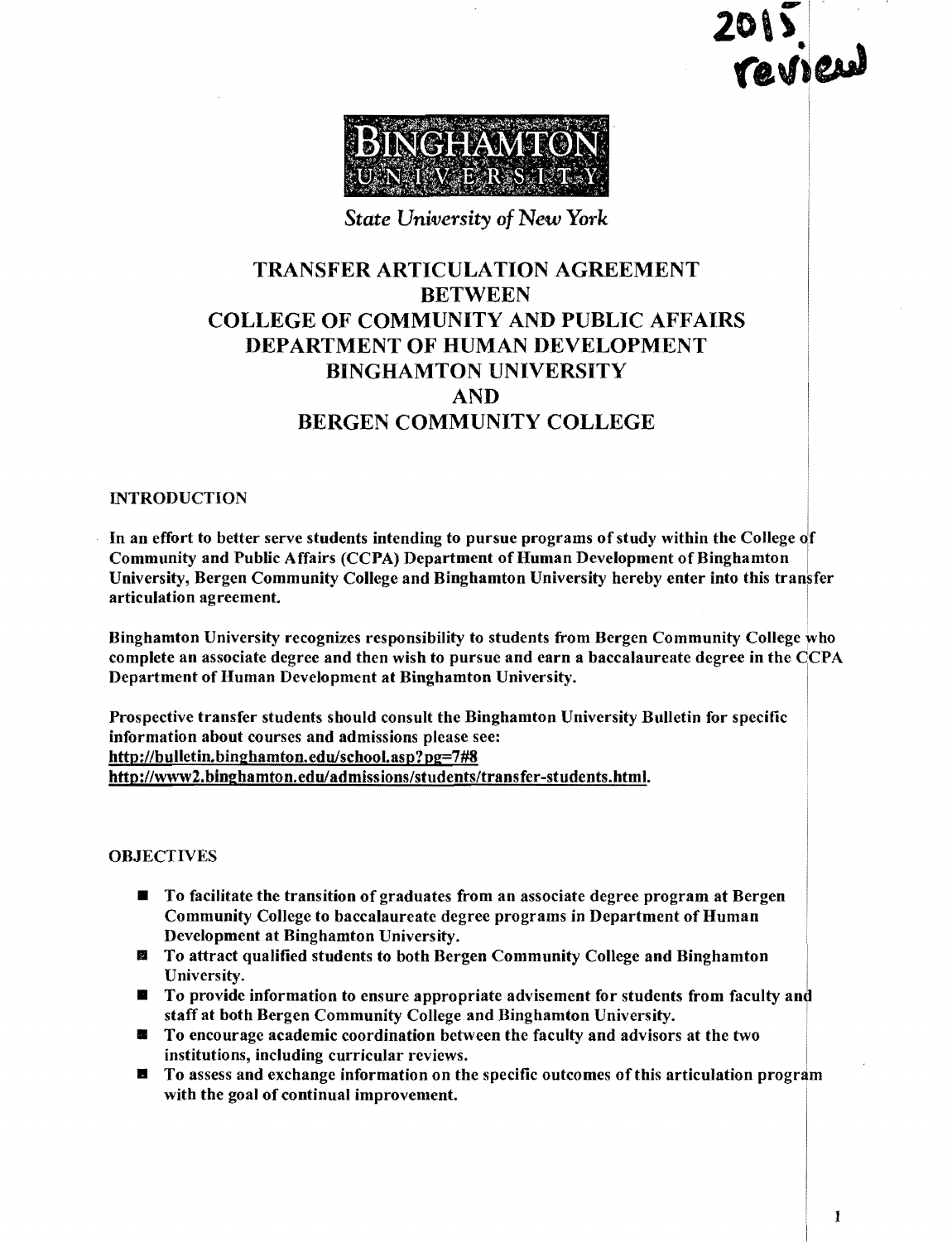## TRANSFER ARTICULATION AGREEMENT **BETWEEN** COLLEGE OF COMMUNITY AND PUBLIC AFFAIRS DEPARTMENT OF HUMAN DEVELOPMENT BINGHAMTON UNIVERSITY AND BERGEN COMMUNITY COLLEGE

In January 2010 the Department of Human Development of Binghamton University and Bergei Community College agree to enter into an articulation agreement as described by articles one through fourteen ofthe attached document and the Transfer Information/Curriculum Planning Guide. This articulation agreement will remain in effect until it is recertified or until it is terminated.

The undersigned agree to all the stipulations outlined in the attached documents.

Dr. Lois B. DeFleur **President** Binghamton University

Dr. Mary Ann Swain Provost and Vice President for Academic Affairs Binghamton University

Dr. Patricia Ingraham, Rean Dr. Laura Ochoa, Chair College of Community and Public Affairs Dept of Social Science  $4\ell\omega$ College of Community and Public Affairs<br>Binghamton University

 $h$  $(h)$ 

Dr. Leo Wilton Chair, Department of Human Development Binghamton University

 $\sqrt{\frac{1}{\text{Dr. G. } \text{feremiah Ryan}}}$ 

President Bergen Community College

Dr. Gary Porfer Academic Vice President **Bergen Community College** 

 $L$ ,  $\alpha$ hon

Bergen Community College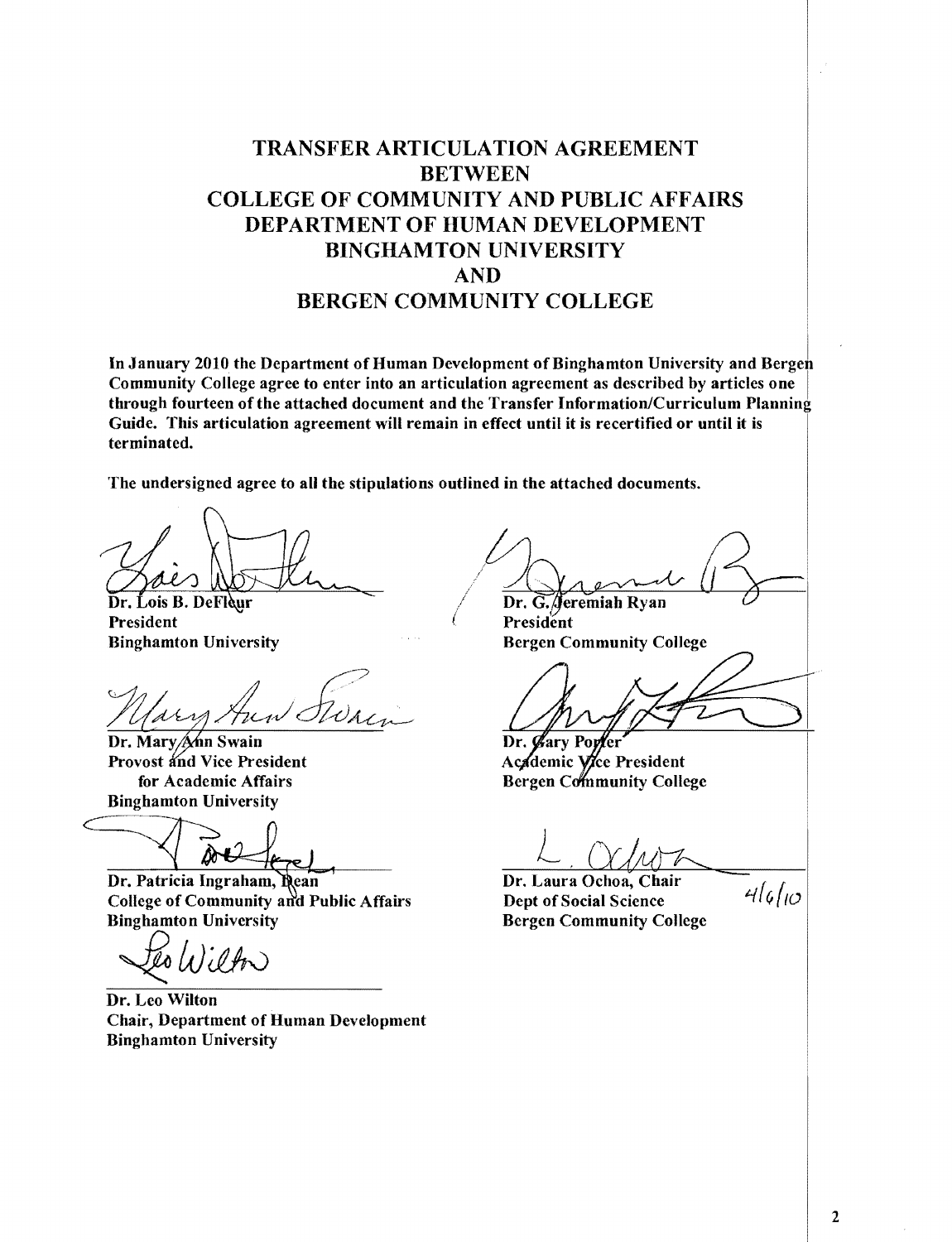### ARTICLES OF ARTICULATION

- 1. Under the provisions of this document, all Bergen Community College students who have graduated or who will graduate prior to enrollment at Binghamton with an Associate of Arts (AA) or an Associate of Science (AS) degree with a cumulative grade point average (GPA) of at least a 3.00 in courses toward that degree will be welcomed as matriculated students in the CCPA Department of Human Development, provided that:
	- All relevant and regular transfer admissions criteria are met, including consideration ofthe qualifications ofthe pool ofother applicants for the semester of admission. .
	- Space is available in the entering class.
	- A completed application is received by March 15 for the fall admission and November 15 for spring admission.
	- The application fee will be waived for students who complete an AA or AS degree and ONLY for students who apply using the COMMON APPLICATION ON LINE. In order to waive the application fee, the student must check the On Line Fee Waiver Request box located in the signature box of the application. Please see https://www.commonapp.org/CommonApp/default.aspx
- 2. Students wishing to take courses for credit and pursue a degree program in the CCPA Department of Human Development must first be admitted into the School and pay the enrollment deposit by the deadline before registering for courses. Application Forms and· requirements for application and admission are available at http://www2.binghamton.edu/admissions/students/transfer-students.html, including additional requirements for International Applicants.
- 3. The applicability of transfer credits toward major requirements is determined by the Department of Human Development Office of Academic Advising.
- 4. Upon transferring into Binghamton University, qualified Bergen Community College graduates will be awarded up to a maximum of80 credits as applicable to this specific program and/or institutional requirements at Binghamton University. Admitted transfer students will be granted junior standing upon approval of 57 or more total transferred credits.
- 5. The Department of Human Development will grant full transfer credit for college courses in the liberal arts and sciences, provided that a grade of C-or better is earned. A maximum  $\dot{\sigma}f30$ credits may be awarded for examination credit and non-collegiate or non-traditional I educational experience, such as military or industrial coursework. Life experience, work or community service may also be reviewed for up to a maximum of 12 credits.
- 6. Courses transferred will receive full credit as awarded by Bergen Community College even if the equivalent Binghamton University course award is a different number of credits, e.g., a three-credit course can fulfill a four-credit course requirement, even if only three credit-hours are transferred. Grades do not transfer, do not appear on the Binghamton transcript, and do not affect the Binghamton GPA.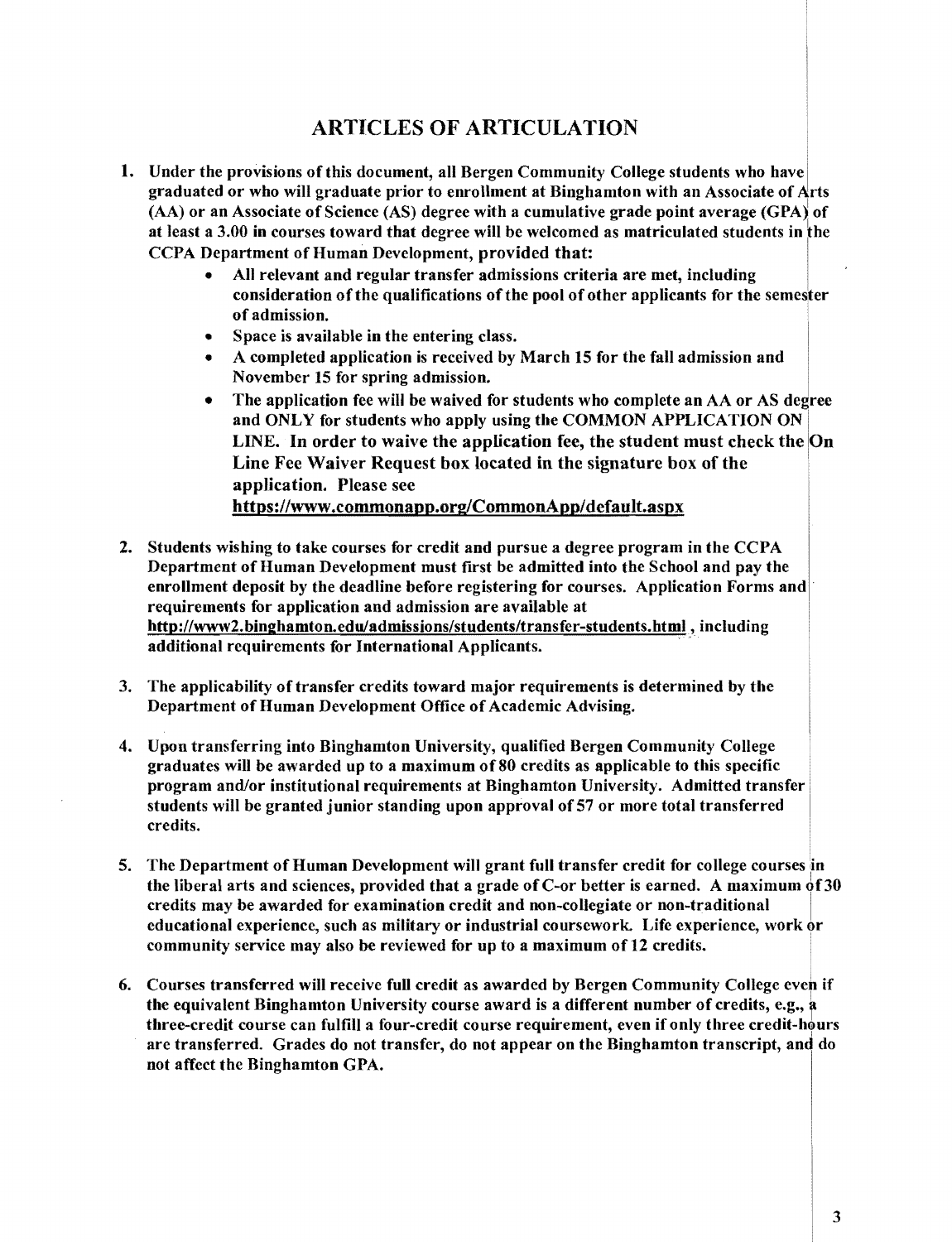- 7. Credits awarded through programs including Advance Placement (AP) and International Baccalaureate (IB) will also be considered for transfer.
- 8. In order to graduate with a baccalaureate degree, students must meet the General Education (GenEd) requirements established by the State University of New York and those in effect at Binghamton University. We accept all GenEd credits already awarded at other SUNY . colleges. We accept courses taken at Bergen Community College as equivalent to GenEd requirements as specified in the attached Transfer Information/Curriculum Planning Guide.
- 9. The attached materials describe the approved Binghamton University course equivalencies that could be taken within the first two years of study at Bergen Community College that I would fulfill GenEd and CCPA Department of Human Development requirements, or transfer as elective credits. For information about courses that remain for completion ofthe BA degree during the second two years at Binghamton, please see http://bulletin.binghamton.edulschool.asp?pg=7#8.
- 10. The CCPA Department of Human Development Office of Academic Advising will assist a student in charting a comprehensive academic plan allowing for graduation in the shortest time possible.
- 11. The Binghamton University Bulletin and Student handbook specify all policies and procedures. All students who participate in this agreement and enroll at Binghamton University are expected to adhere to all general administrative and academic policies and procedures. CCPA Department of Human Development may have other, more detailed information specific to their area.
- 12. Each institution hereby agrees to notify the other in the event of substantive changes in the courses, programs and policies at its institution that would have an impact on this agreement, including the courses and provisions herein. Bergen Community College shall notify the Chair of the Department of Human Development at Binghamton University any time that course syllabi and/or contents are significantly altered, or if new curses should be reviewed for equivalency. Substantive changes to the degree program at Binghamton University will be reflected in the University Bulletin and in the guide materials on the department's website, and due notification shall be made to Bergen Community College. All such notifications shall be made as early as reasonable.
- 13. Evaluation and renegotiation of the agreement will occur every 5 five years. At the request of either party, a review of the contents and/or implementation of the agreement will be conducted by the two institutions.
- 14. Binghamton University and/or Bergen Community College will give not less than one calendar year's written notice for a termination of the articulation agreement.

4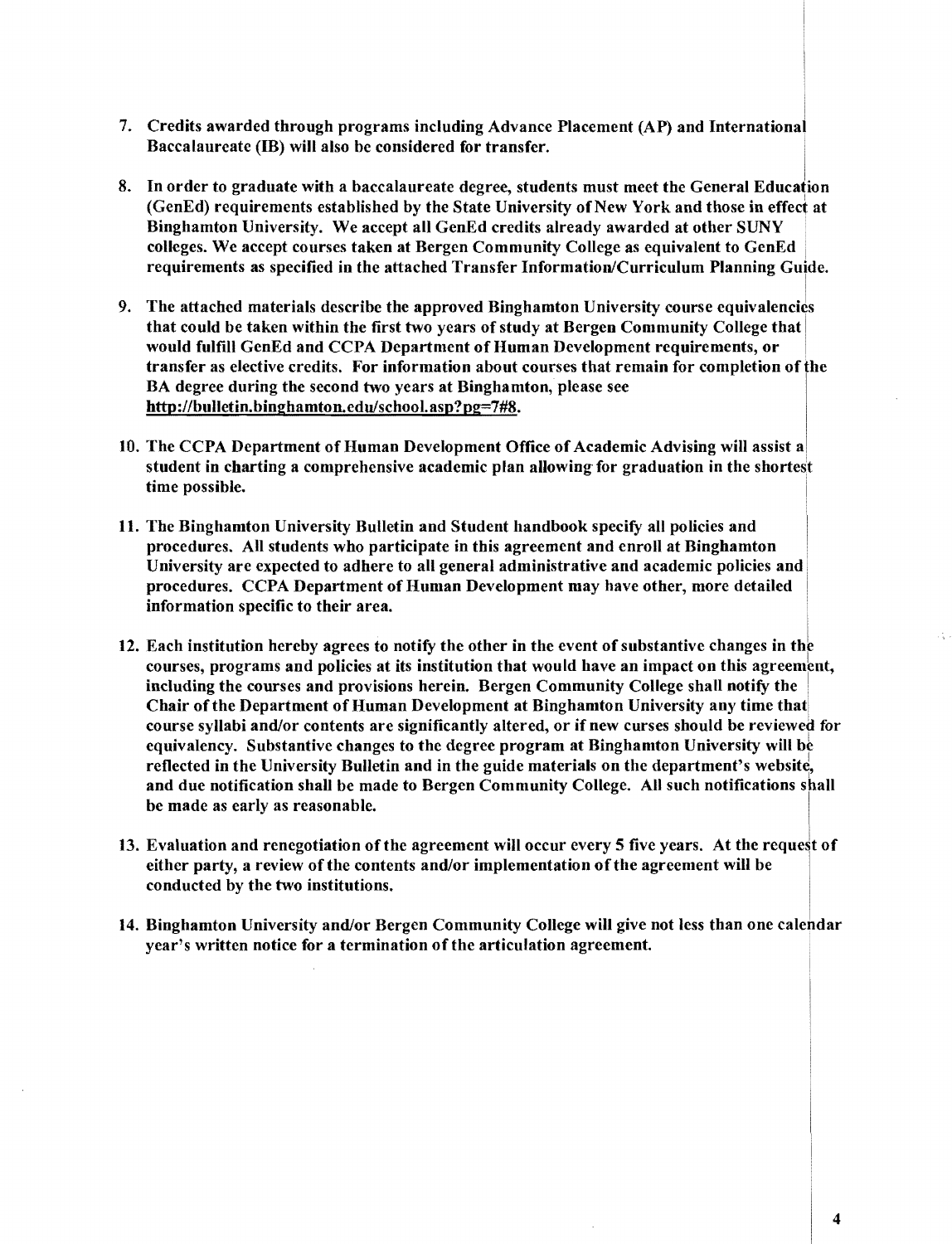### Transfer Planning Guide attached as part of this agreement.

### Human Development Program

The Department of Human Development program provides students with a sound liberal arts and science education while focusing on meeting the educational needs of people who are interested in working in human and social services, schools, child-care organizations, criminal justice, health-care agencies, mental health programs and community development organizations.

For the BS or the BA degree in Human Development, students must complete a major I program of 52 credits. Of the 52 credits earned in Human Development (HDEV) courses, 40 must be completed through the Department of Human Development at Binghamton University. The BS degree requires a total of 124 credits with at least 60 credits of coursework in the liberal arts and sciences (including the 52 required for the major). The BA degree requires a total of 124 credits with minimum 90 credits in the liberal arts and sciences (including the 52 required for the major).

Because the Human Development major consists mostly of upper-level coursework, it is generally recommended that transfer students from two year colleges concentrate on fulfilling the State University of New York General Education requirements prior to enrolling at Binghamton (see below). These will usually count towards fulfilling the minimum requirements for liberal arts and sciences coursework.

Human Development Major Course Requirements and Bergen Course Equivalencies

### Notes:

Transfer courses fulfill only the first requirement (three lower-level social science courses).

- 1. Three lower-level social sciences courses (numbered 100 or 200):
	- $\triangleright$  an introductory courses in psychology take PSY 101 General Psychology
	- $\triangleright$  an introductory course in sociology take SOC 101 Sociology
	- $\triangleright$  one other lower-level social science course outside psychology or sociology: take History (HIS), Anthropology (ANT), Economics (ECO), Geography (GEO), or Political Science (POL).

Human Development Major Course to be Taken at Binghamton University All HDEV courses are 4 credits.

- 2. HDEV 200. Introductions to Human Development
- 3. HDEV 300. Social Science Research Methods
- 4. HDEV 400. Social Justice

I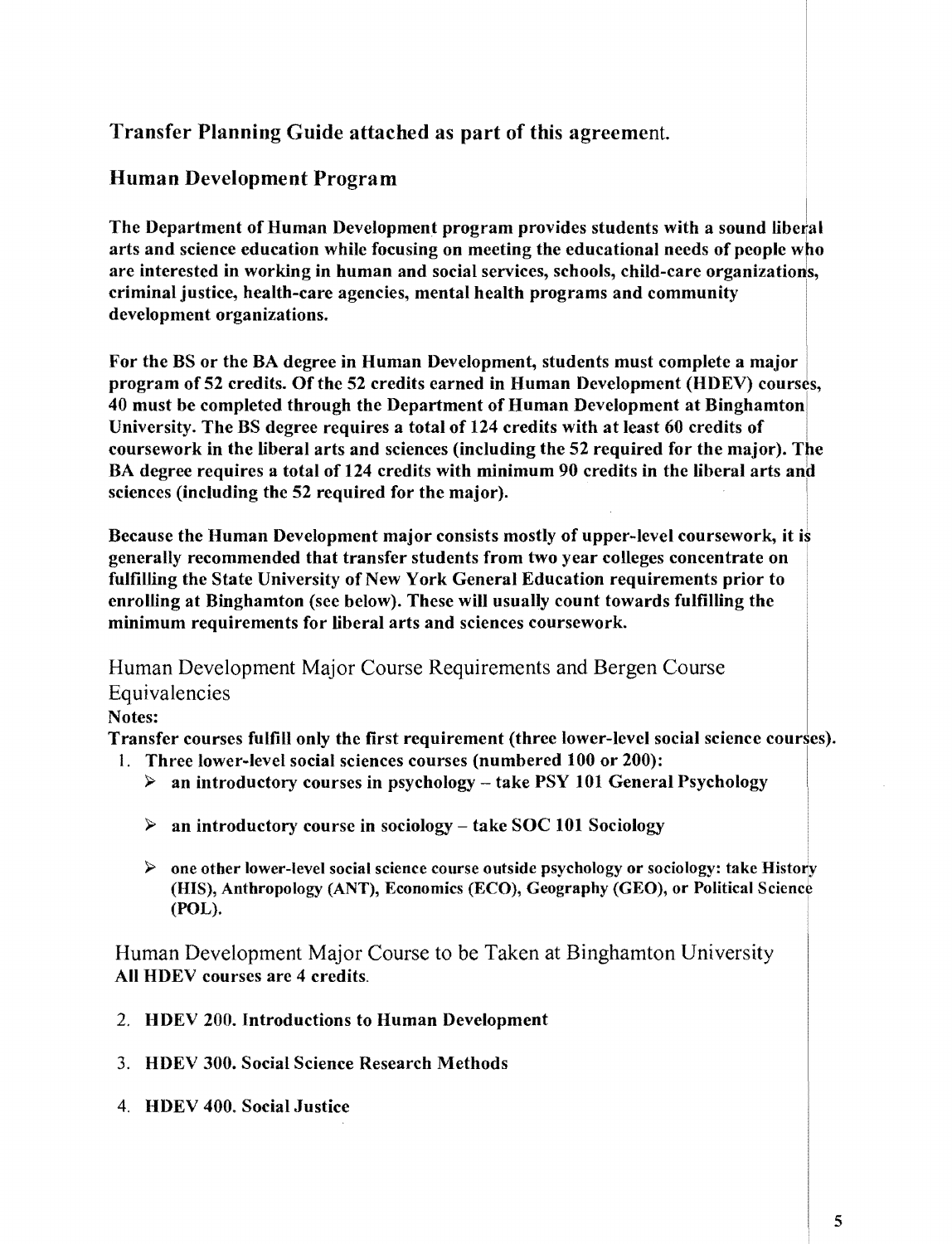#### 5. **Two upper-level courses in each of three curriculum areas:**

#### **Theories of Human Development:**

HDEV courses numbers 301-339

These courses are designed to provide students with knowledge of multidisciplinary theories of human development. Theories may reflect individual and social group processes of development, socio-historical constructions of development, and/or cultural distinctions in the concept of development.

#### **Social Action Policy:**

HDEV courses numbered 340-379

Courses in this area examine various social, political and economic frameworks within which individuals and social groups are situated. These may include particular institution or contexts, such as schools, neighborhood or the workplace, as well as communities of  $\text{color}$  $\alpha$  In the Islamic class.

#### **Working with Individuals and Groups:**

HDEV courses numbered 401-479, excluding 475. Courses explore program models and agencies that address human problems, barriers to service delivery and the outcomes of interventions. Other courses examine the development of social policy to address complex human problems. Courses are designed to prepare students to work effectively with people. They include program delivery models, counseling, group dynamic, organizational behavior, leadership and social change, and program evaluation.

#### **6. HDEV 475. Practicum in Human Development**

This is a 120 hour field experiencc with a weekly classroom component. Students will will work with the HDEV academic advisor to secure a field site that reflects their academic and career interests.

### **For additional information please refer to the CCPA Human Development website at.**  http://www2.binghamton.edu/ccpa/human-development/prospective-students/.

#### **General Education**

**In order to graduate, all students must meet the General Educations requirements set by the State University** of New **York (SUNY). While completing the Human Development major you will automatically fulfill the Social Science (N) requirement.** 

Following Appendix A or B on the attached pages will assist students in completing **the SUNY General Education and lower level Department of Human Development requirements.** 

**For more information, please see: http://gened.binghamton.edulchecklists/2009.pdf**